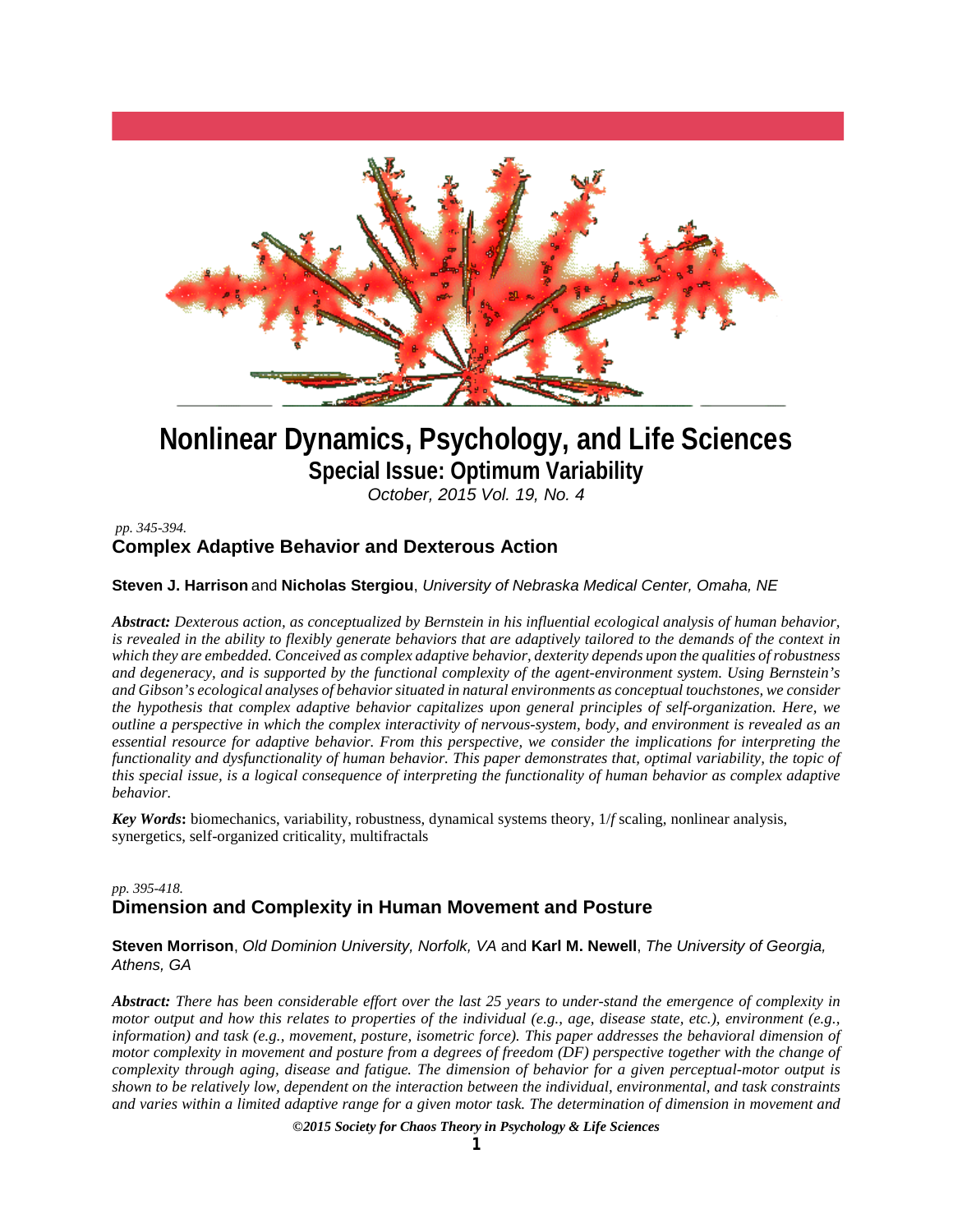*posture has taken us beyond the traditional motor performance scores of behavior but it is not a sufficient characterization of the adaptive and emergent processes of complexity.*

*Key Words: posture, fractal dimension, entropy, principal components analysis*

#### *pp. 419-436.* **What Can Biosignal Entropy Tell Us About Health and Disease? Applications in Some Clinical Fields**

**Borja Vargas**, *European University of Madrid, Villaviciosa de Odón, Spain,* **David Cuesta-Frau**, *Polytechnic University of Valencia, Campus Alcoi, Spain,* **Raúl Ruiz-Esteban,** *University Hospital "La Paz," Madrid, Spain,* **Eva Cirugeda**, *Polytechnic University of Valencia, Campus Alcoi, Spain,* and **Manuel Varela**, *University Hospital of Mostoles, Madrid, Spain*

*Abstract: Many physiological systems are paradigmatic examples of complex networks, displaying behaviors best studied by means of tools derived from nonlinear dynamics and fractal geometry. Furthermore, while conventional wisdom considers health as an "orderly" situation (and diseases are often called "disorders"), truth is that health is characterized by a remarkable (pseudo)-randomness, and the loss of this pseudo-randomness (i.e., the "decomplexification" of the system's output) is one of the earliest signs of the system's dysfunction. The potential clinical uses of this information are evident. However, the instruments used to assess complexity are still under debate, and these*  tools are just beginning to find their place at the bedside. We present a brief overview of the potential uses of *complexity analysis in several areas of clinical medicine. We comment on the metrics most frequently used, and we review specifically their application on certain neurologic diseases, aging, diabetes, febrile diseases and the critically ill patient.*

*Key Words*: complexity, clinical practice, diabetes, fever, aging

# *pp. 437-464.* **Differential Diagnosis: Shape and Function, Fractal Tools in the Pathology Lab**

#### **Bianciardi Giorgio,** *University of Siena, Italy*

*Abstract: Fractal analysis is a useful objective tool in describing complexity of shapes and signals providing information for understanding pathological changes. We present fractal approaches and software used in our pathology laboratory to analyze shapes of tumors in tissues and cells, to evaluate the microvessel network complexity in hereditary diseases or the complexity of the surface of blood cells in atherosclerosis-linked condition, as well to analyze function in vasculopathic subjects by chaotic analysis of electrocardiographic signals, in order to perform differential diagnosis. The fractal parameters appear to converge towards distinct values in pathological conditions compared to healthy, approaching the characteristics values of a percolation process or the diffusion-limited aggregation process, respectively: a bifurcation that allows to support the diagnostic process of the pathologist in his daily work. These methods, presented here as a kind of a cookbook ready for the pathologist, are low cost and not time consuming.*

**Key Words:** human pathology, differential diagnosis, cancer, atherosclerosis, fractal analysis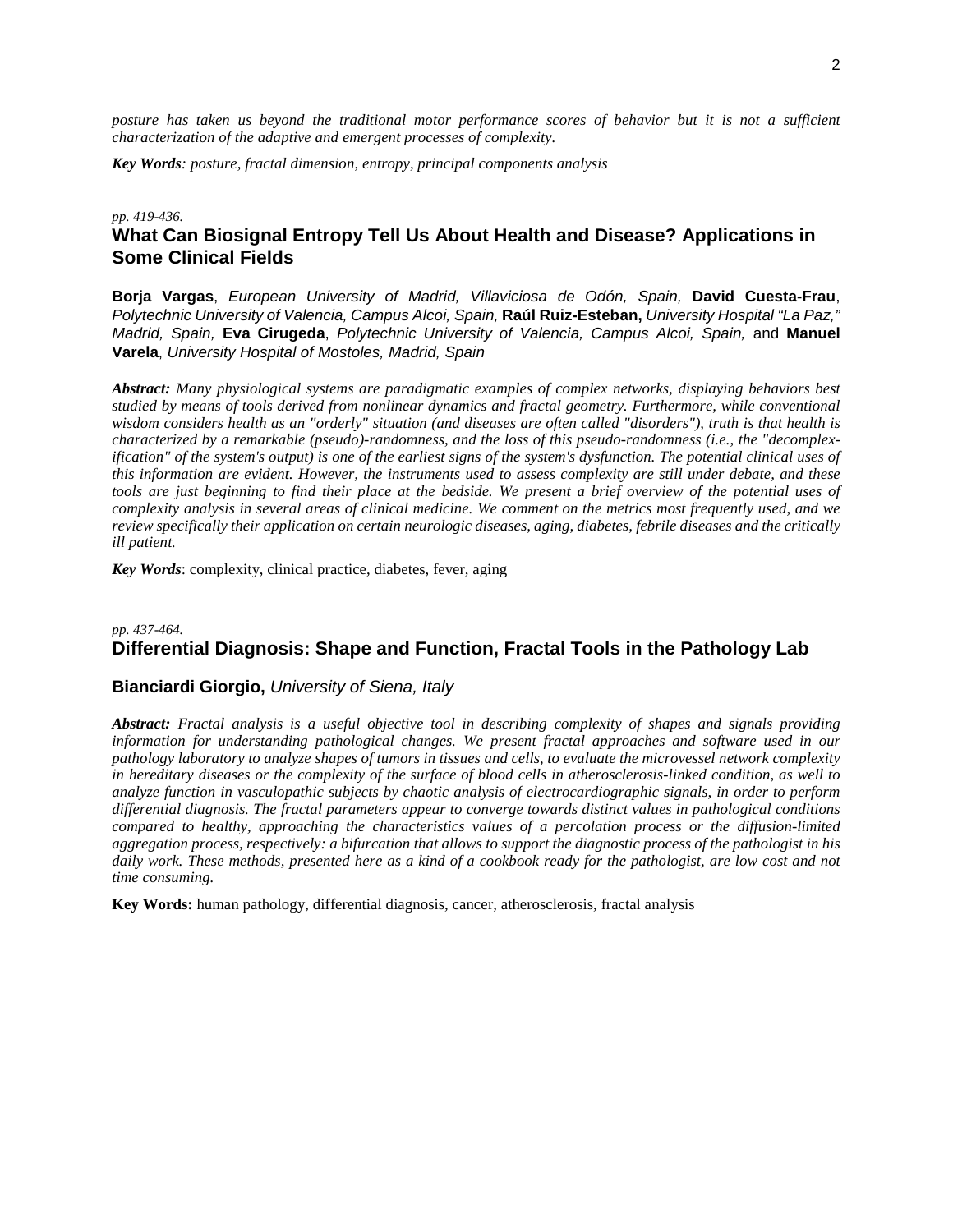#### *pp. 465-487.* **Different Faces of Variability in the Adaptive Process of Motor Skill Learning**

*Umberto Cesar Corrêa, Universidade de São Paulo, Brazil, Rodolfo Novelino Benda, Universidade Federal de Minas Gerais, Brazil, Dalton Lustosa de Oliveira, Universidade Nove de Julho, Sao Paolo, Brazil, Herbert Ugrinowitsch, Universidade Federal de Minas Gerais, Brazil, Andrea Michele Freudenheim, Universidade de São Paulo, Brazil and Go Tani, Universidade de São Paulo, Brazil*

*Abstract: This study investigated the variability by considering an action programme as hierarchically organized, which reconciles invariant and variant features of motor skills at the macro- and microstructural level of analysis. It was assumed that invariant aspects of skilled actions express the macrostructure and therefore measures of sequencing, relative size, relative timing, relative force and relative pause time. The microstructure was related to the variant aspects so that total size, total movement time, total force, and total pause time were selected as its measures. These propositions were tested in an experimental design comprised by three learning phases: a stabilisation phase that entailed a given number of trials to achieve the functional stabilization on a graphic task, followed by transfer and retention phases. In the transfer phase, the graphic task was modified to yield different demands upon skill reorganization. Two such modifications demanded parametric changes (i.e. microstructure changes), in which graphic size and drawing speed were altered. Another modification demanded structural alterations (i.e. macrostructure change), in which drawing was changed. Overall, results supported the main predictions by showing that parametric changes in the task affected the microstructure, but did not affect the macrostructure consistently. Furthermore, a structural change affected both macro- and microstructure.*

*Key Words:* adaptation, motor learning, hierarchical organization, internal-external variability

*pp. 489-510.*

# **Training the Antifragile Athlete: A Preliminary Analysis of Neuromuscular Training Effects on Muscle Activation Dynamics**

**Adam W. Kiefer** *and Gregory D. Myer, Cincinnati Children's Hospital Medical Center, University of Cincinnati, Ohio*

*Abstract: Athletic injuries typically occur when the stable, emergent coordination between behavioral processes breaks down due to external noise, or variability. A physiological system that operates at an optimal point on a spectrum of rigidity and flexibility may be better prepared to handle extreme external variability, and the purpose of the current experiment was to examine whether targeted neuromuscular training resulted in changes to the rigidity and flexibility of the gluteal muscle tonus signal as measured with electromyography prior to the landing phase of a drop vertical jump task. 10 adolescent female athletes who participated in a targeted 10-week neuromuscular training program and 6 controls participated, and their tonus dynamics were examined with recurrence quantification analysis prior to training and after the 10-week program. The dependent measures, percent laminarity (%LAM) and percent determinism (%DET) were hypothesized to decrease following training, and were submitted to a one tailed mixedmodel ANOVA. The training group exhibited a decrease in %LAM and %DET after training compared to pre-training and controls. The present findings indicate increased metaflexibility (i.e., greater intermittency and an increase in internal randomness) in tonus dynamics following neuromuscular training, and have important implications for the prevention of musculoskeletal injury in sport, specifically within the context of external noise and antifragility.*

*Key Words:* antifragile, intermittency, piecewise determinism, recurrence quantification, electromyography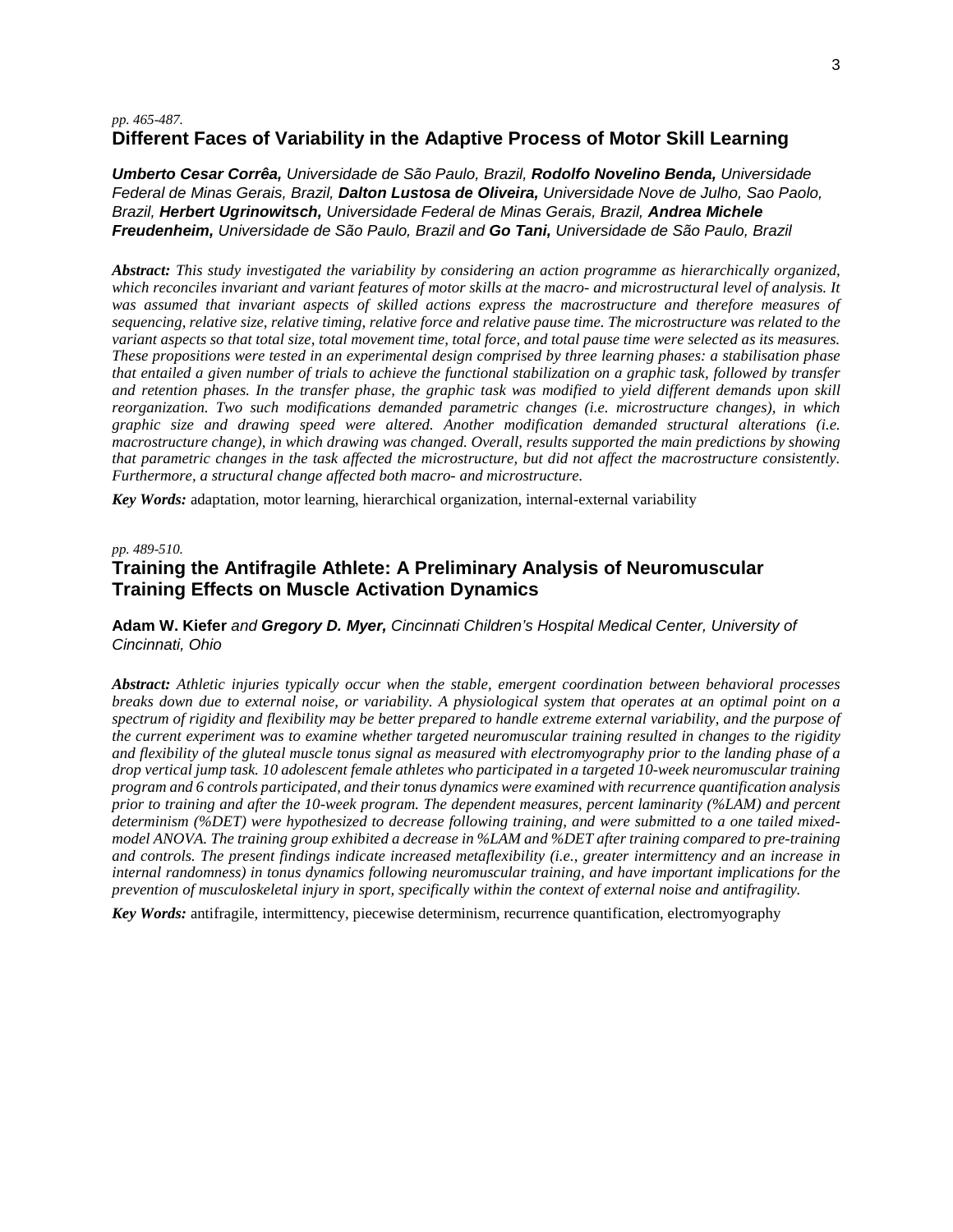# *pp. 511-527.* **The Complexity of the Psychological Self and the Principle of Optimum Variability**

#### **Stephen J. Guastello**, *Marquette University*, Milwaukee, WI

*Abstract: Linville's theory of self-complexity relies of concepts of information measurement to produce its core measurement of complexity, which is in turn thought to be positively correlated with indicators of psychological wellbeing. Empirical research, however, has not supported this assertion as it was initially intended. Research with complex adaptive systems, however, shows that self-organized systems generally display mid-range values, whereas low-range values denote stereotypic, rigid, and possibly maladaptive behavior. High-range values, furthermore, tend to reflect disordered systems that could be maladaptive for other reasons. As a result, the linear correlations between metrics of complexity of the self and psychological well-being that were widely assumed in the empirical research are not appropriate. The substantive theory of self-complexity, however, is not inconsistent with expectations from complex adaptive systems. Recommendations are given here to improve the data analysis and interpretation of empirical results currently on record concerning the complexity of the self and mental health outcomes.*

**Key Words**: self, complexity, entropy, complex adaptive systems, optimum variability

# *pp. 529-552.* **Healthy Variability in Organizational Behavior: Empirical Evidence and New Steps for Future Research**

**José Navarro,** *University of Barcelona, Spain,* and **Rita Rueff-Lopes**, *Instituto Universitário de Lisboa, Lisbon, Portugal, and University Ramon Llull, Barcelona Spain.* 

*Abstract: The healthy variability thesis suggests that healthy systems function in a complex manner over time. This thesis is well-established in fields like physiology. In the field of organizational behavior, however, this relation is only starting to be explored. The objective of this article is threefold: First, we aim to provide a comprehensive review of the healthy variability thesis including some of the most important findings across different fields, with a focus on evidences from organizational research in work motivation and performance. Second, we discuss an opposite pattern, unhealthy stability, i.e., the relationship between unhealthy behaviors and lower variability. Again, we provide evidence from diverse areas, from affective processes to disruptive organizational comportments like mobbing. Third, we provide a critical evaluation of current methodological trends and highlight what we believe to be the main factors that are stopping organizational research from advancing in the field. Theoretical, methodological and epistemological implications are discussed. To conclude, we draw a compilation of the lessons learned, which hopefully provide insights for prolific research avenues. Our main purpose is to raise awareness of the healthy variability thesis and to enthuse organizational researchers to consider it in order to advance existing knowledge, revisit old theories and create new ones.*

*Key Words:* healthy variability, organizational research, organizational behavior, unhealthy stability